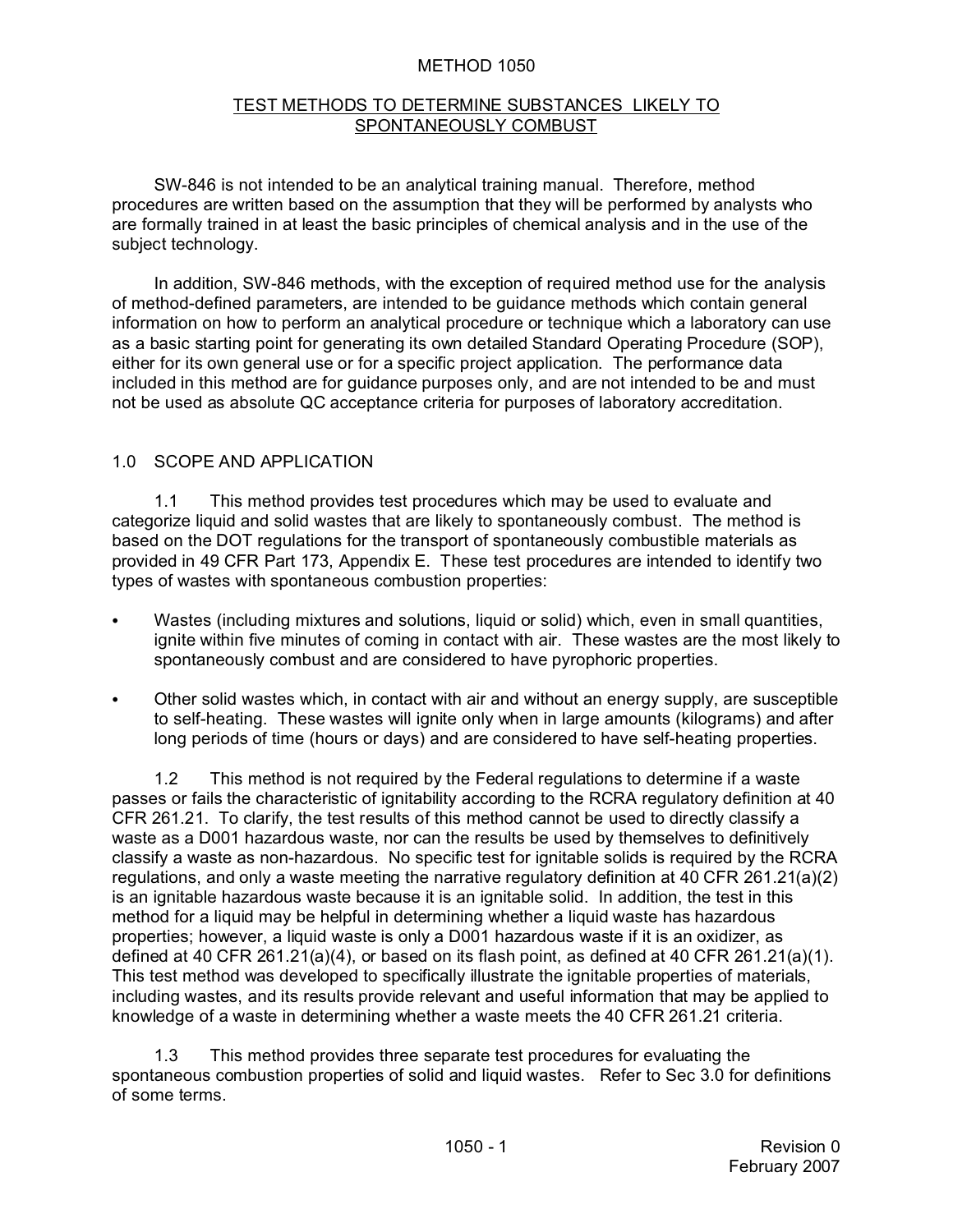1.3.1 Test Method A is designed to evaluate the potential of a solid waste to spontaneously combust when exposed to air and may be used to classify pyrophoric solids.

1.3.2 Test Method B is used to evaluate and classify liquids that demonstrate pyrophoric properties.

1.3.3 Test Method C is used to evaluate a solid waste for self-heating properties when exposed to a test temperature of 140 °C and to determine whether the waste will undergo spontaneous ignition under the experimental conditions. Test Method C is not suitable for liquid wastes.

1.4 Prior to employing this method, analysts should consult the disclaimer statement at the front of the manual and the information in Chapter Two for guidance on the intended flexibility in the choice of methods, apparatus, materials, reagents, and supplies, and on the responsibilities of the analyst for demonstrating that the techniques employed are appropriate for the analytical objectives.

In addition, analysts and data users are advised that, except where explicitly specified in a regulation, the use of SW-846 methods is *not* mandatory in response to Federal testing requirements. The information contained in this method is provided by EPA as guidance to be used by the analyst and the regulated community in making judgments necessary to generate results that meet the data quality objectives for the intended application.

1.5 Use of this method is restricted to use by, or under supervision of, properly experienced and trained personnel. Each analyst must demonstrate the ability to generate acceptable results with this method.

## 2.0 SUMMARY OF METHOD

## 2.1 Test Method A -- Pyrophoric solids

Test Method A is performed to determine if a solid ignites within five minutes of coming in contact with air at ambient room temperature. A representative sample of waste is dropped from a height of one meter onto a non-combustible surface, the waste is observed to determine whether the waste ignites while dropping or within five minutes of settling. If ignition is not observed, this test is repeated five times or until a positive result is obtained, whichever occurs first. The results of this test may be used to classify a solid waste as having pyrophoric properties.

## 2.2 Test Method B -- Pyrophoric liquids

Test Method B consists of a two part procedure that may be used to determine if a liquid waste ignites when exposed to air at ambient temperature. In the preliminary test, a representative liquid sample is added to an inert carrier in a porcelain cup at ambient temperature and the mixture is observed to determine if the liquid ignites within five minutes. If ignition is not observed, this test is repeated five times or until a positive result is obtained. If no ignition occurs, the liquid waste is then delivered onto a Whatman filter paper to determine whether ignition or charring occurs on the filter paper within five minutes. If ignition or charring is not observed, this part of the test is repeated two times or until a positive result is obtained, whichever occurs first. The results of this test may be used to classify liquids as having pyrophoric properties.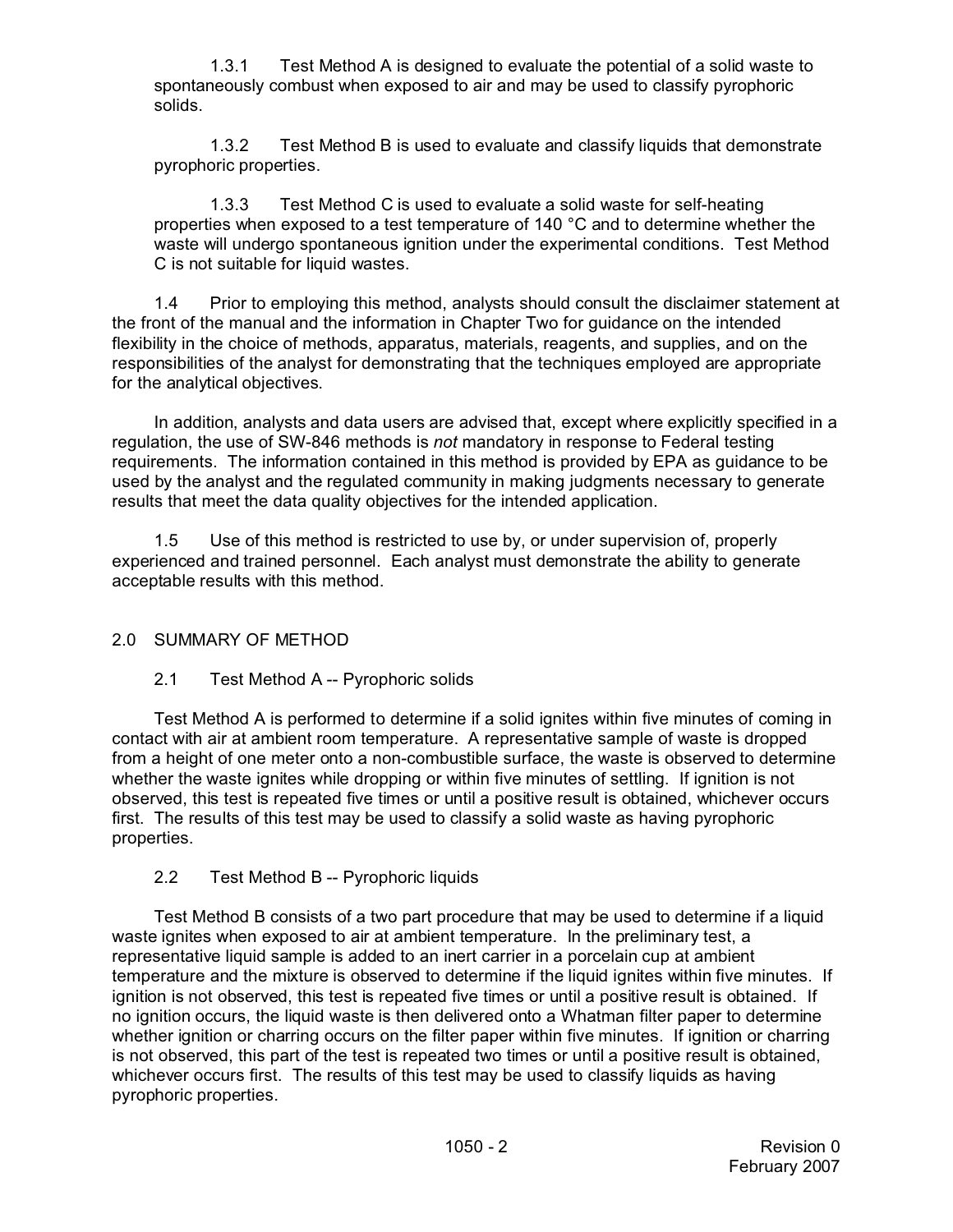#### 2.3 Test Method C -- Self-heating wastes

CAUTION: Test A must be run before Test C is conducted. If the waste is pyrophoric, then Test C must not be run on the waste. Also, this procedure is not suitable for liquid wastes.

2.3.1 Test Method C may be performed to determine whether a solid waste exhibits self-heating properties. This test procedure is limited to granular solids, pastes, and other solid wastes that can be reduced in particle size to fit into a 25-mm or 100-mm stainless steel cube. Solid wastes that show pyrophoric properties as demonstrated by Test Method A must not be evaluated by this test.

2.3.2 In a preliminary test, a 100-mm sample cube is exposed to a test temperature of 140  $\pm$  2 °C for 24 hours and the sample is observed to determine whether it undergoes spontaneous ignition or a rise in sample temperature to over 200 °C within 24 hours. If the results of the preliminary test are positive, a second test using a 25-mm sample cube is conducted to further classify the waste. See Table 6 for DOT Classification of self-heating solid wastes.

2.4 The presence of any smoke, incandescence, or flame under the test conditions provided should be interpreted as a positive result for spontaneous combustion. A positive result for Test Method A or B is readily demonstrated by smoke, flame, charring of the paper filter, and a positive result for Test Method C is demonstrated by spontaneous ignition or a significant increase in sample temperature. The analyst should be consistent with ignition recognition and record any visible signs of combustion including smoke, heat, flame, or incandescence. Ignition in any of the trials is considered a positive result, even when the results of the other trials are negative.

## 3.0 DEFINITIONS

The following definitions are specific to this method and are intended solely as guidance to assist the user in properly classifying wastes that are liable to spontaneous combustion.

3.1 Pyrophoric solids -- For the purpose of this method, a pyrophoric solid is any solid that spontaneously ignites when tested in accordance with the test procedure given in Sec. 11.1 of this method. Ignition is demonstrated by the presence of observable smoke, flame, or incandescence.

3.2 Pyrophoric liquids -- For the purpose of this method, a pyrophoric liquid is any liquid that spontaneously ignites or chars filter paper when tested in accordance with the test procedures given in Secs. 11.2 and 11.3 of this method. Ignition is demonstrated by the presence of observable smoke, flame, incandescence, or the charring of the filter paper.

3.3 Self-heating substances -- For the purpose of this method, a self-heating substance is any solid that spontaneously ignites or shows an increase in temperature above 200 °C when tested in accordance with the test procedure given in Sec. 11.4 of this method.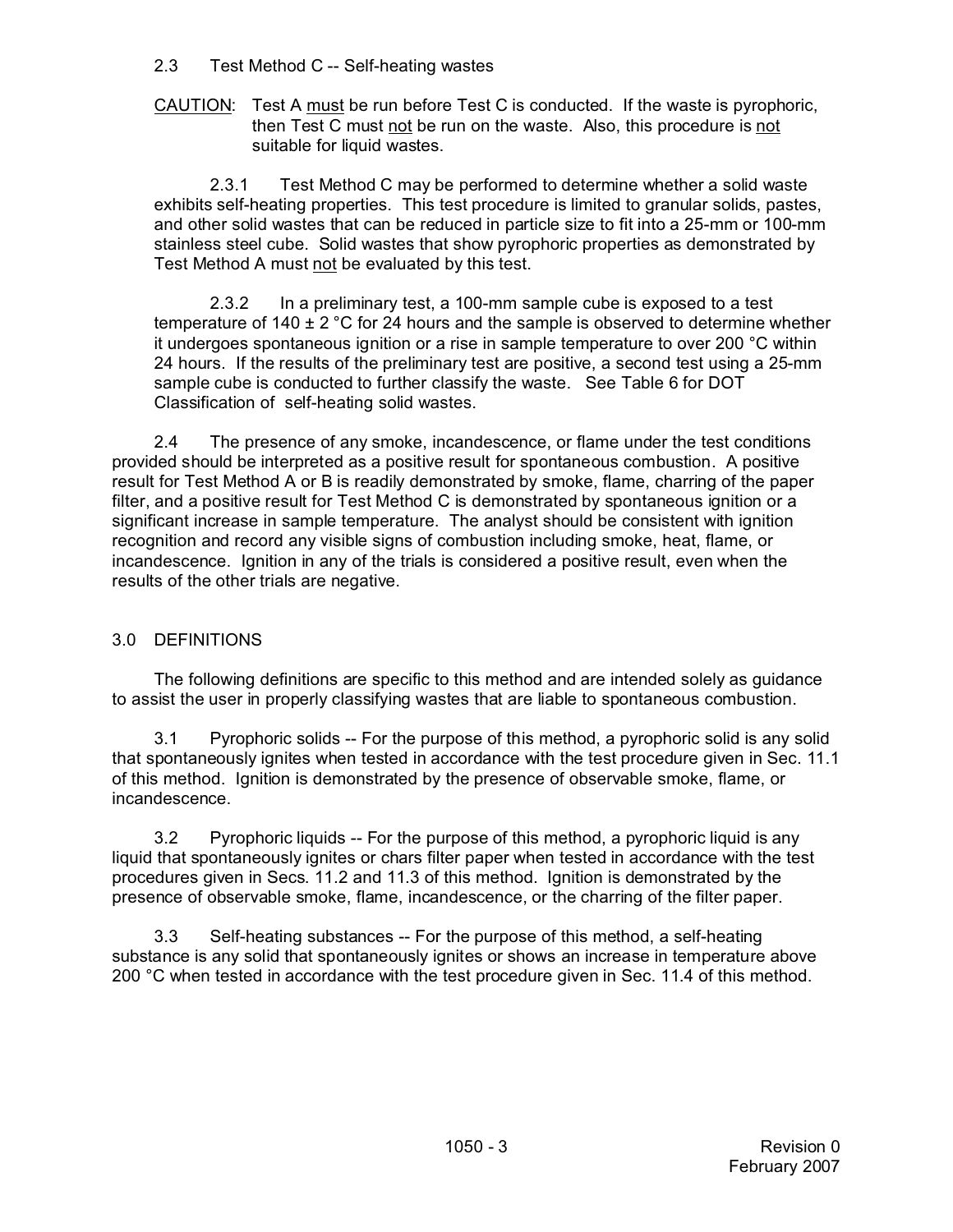#### 4.0 INTERFERENCES

No specific interferences for this test have been determined. The presence of any smoke, incandescence, or flame under the test conditions provided should be interpreted as a positive result for spontaneous combustion.

## 5.0 SAFETY

5.1 This method does not address all safety issues associated with its use. The laboratory is responsible for maintaining a safe work environment.

5.2 This test requires the combustion of potentially highly flammable materials and the possible generation of toxic fumes. All tests must be conducted in a suitable fume hood fitted with a pull-down sash to prevent the escape of toxic fumes into working areas. The analyst should wear appropriate protective clothing, including a laboratory jacket or apron, safety glasses, and protective gloves. The laboratory should have appropriate fire fighting equipment (such as a Class A fire extinguisher) readily available to extinguish small fires.

5.3 This test may need to be conducted in a specially designed facility if proper surveillance and safety precautions are not available in the laboratory. Analysts are encouraged to use a flammability screening test such as ASTM 4982 prior to this procedure to test for highly flammable wastes.

5.4 Once the experiment is started, the oven should not be opened, especially if the sample temperature is observed to rise above 140 °C. Opening the oven when the sample is at an elevated temperature could increase the potential for a fire. Therefore, the oven and sample temperature should be allowed to return to ambient temperature before the oven is opened.

## 6.0 EQUIPMENT AND SUPPLIES

The mention of trade names or commercial products in this manual is for illustrative purposes only, and does not constitute an EPA endorsement or exclusive recommendation for use. The products and instrument settings cited in SW-846 methods represent those products and settings used during method development or subsequently evaluated by the Agency. Glassware, reagents, supplies, equipment, and settings other than those listed in this manual may be employed provided that method performance appropriate for the intended application has been demonstrated and documented.

This section does not list common laboratory glassware (e.g., beakers and flasks).

6.1 Stop watch or clock -- Any timing device.

6.2 Measuring device, one meter -- Any measuring device capable of measuring one meter.

6.3 Low-heat conducting, non-combustible, impervious ceramic tile or equivalent material of sufficient size to support a 1-2 g test sample dropped from the height of one meter.

6.4 Porcelain or metallic crucible, low, wide form, 250-mL capacity, with a 4-inch (approximately 100-mm) diameter opening, heat resistant.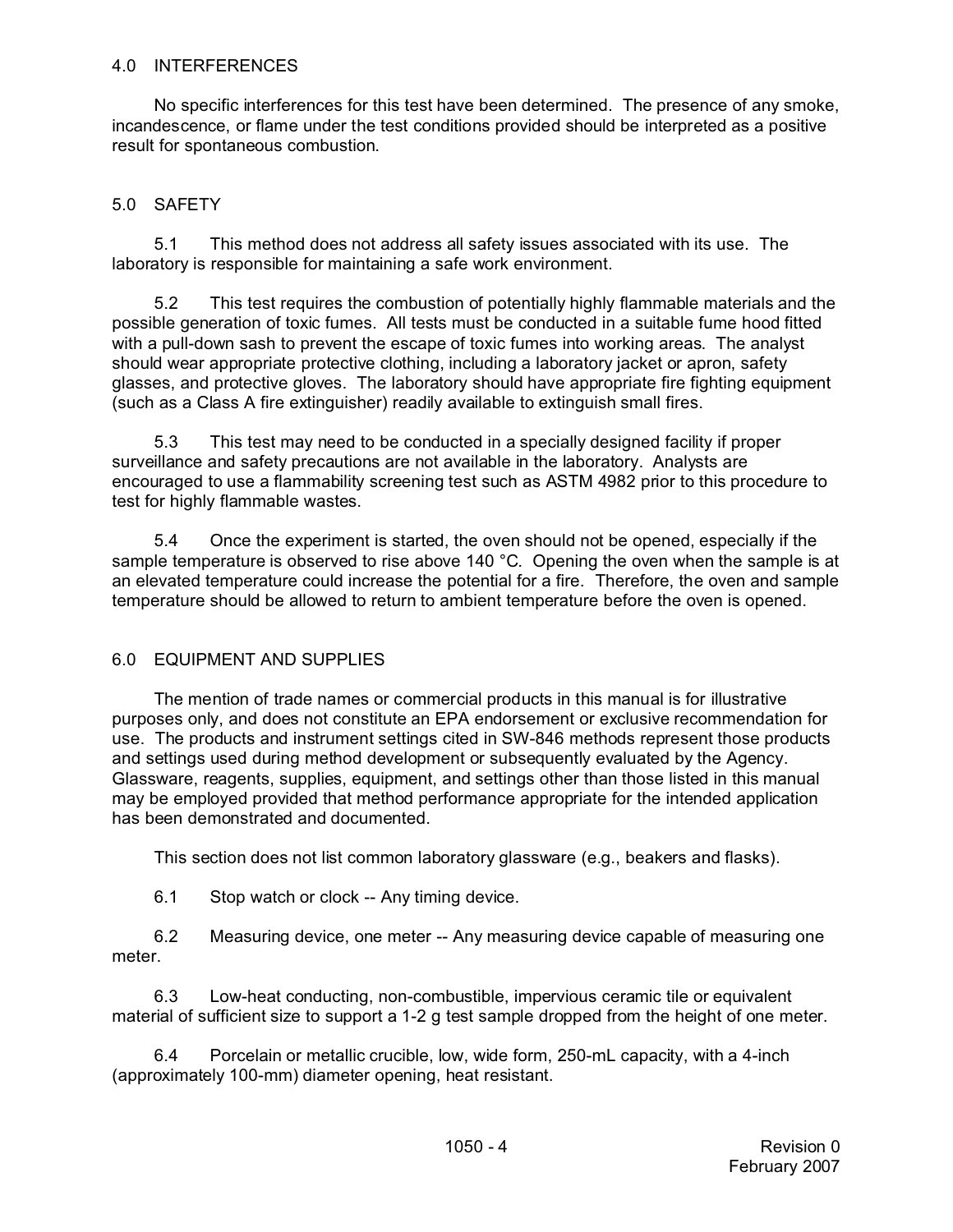6.5 Whatman No. 3 filter paper, of sufficient diameter to support 0.5 mL of a test liquid sample.

6.6 Glass beaker with sufficient diameter to support the Whatman No. 3 filter paper across its opening.

6.7 Silica gel, fine granules.

6.8 Syringe, glass dropper, or disposable glass pipet -- To deliver a 5-mL test liquid sample.

6.9 Circulating type of oven with an inner volume of more than 9 L and capable of controlling the internal temperature at 140 ± 2 °C.

6.10 Wire mesh cubic sample containers, 25 mm x 25 mm and 100 mm x 100 mm sizes, made of stainless steel net with a mesh opening of 0.05 mm, with open tops.

6.11 Wire mesh outer container, mesh size 0.595 mm, 150 mm x 150 mm x 250 mm (L x W x H). Used to house the 25-mm and 100-mm wire mesh cube containers.

6.12 Two Chromel-Alumel thermocouples (Omega Engineering part number TJ36- CAIN-18U-18), or equivalent device, for monitoring oven and sample temperatures.

Two single-point electronic thermometers (Omega Engineering part Number HH-81), or equivalent device, for continuous temperature monitoring and recording.

### 7.0 REAGENTS AND STANDARDS

This procedure does not require any standards or reagents.

## 8.0 SAMPLE COLLECTION, PRESERVATION AND STORAGE

#### 8.1 Sample collection

Pyrophoric solids and liquids must be collected, transported and stored in a manner to exclude all contact with air. Due to the obvious safety concerns associated with potentially pyrophoric wastes, the sample size should be minimized to only that amount required to perform the appropriate test. For the pyrophoric solids or liquids test, a sample the size of 10 g or 35 mL is sufficient. For the self-heating test, a sample size of 50 - 100 g may be sufficient.

#### 8.2 Sample preservation

No chemical sample preservation is required for this test.

#### 8.3 Sample storage

The sample must be collected, transported, and stored in a manner to exclude all contact with air. Materials known or suspected to have self-heating properties should be stored in a cool place away from heat sources.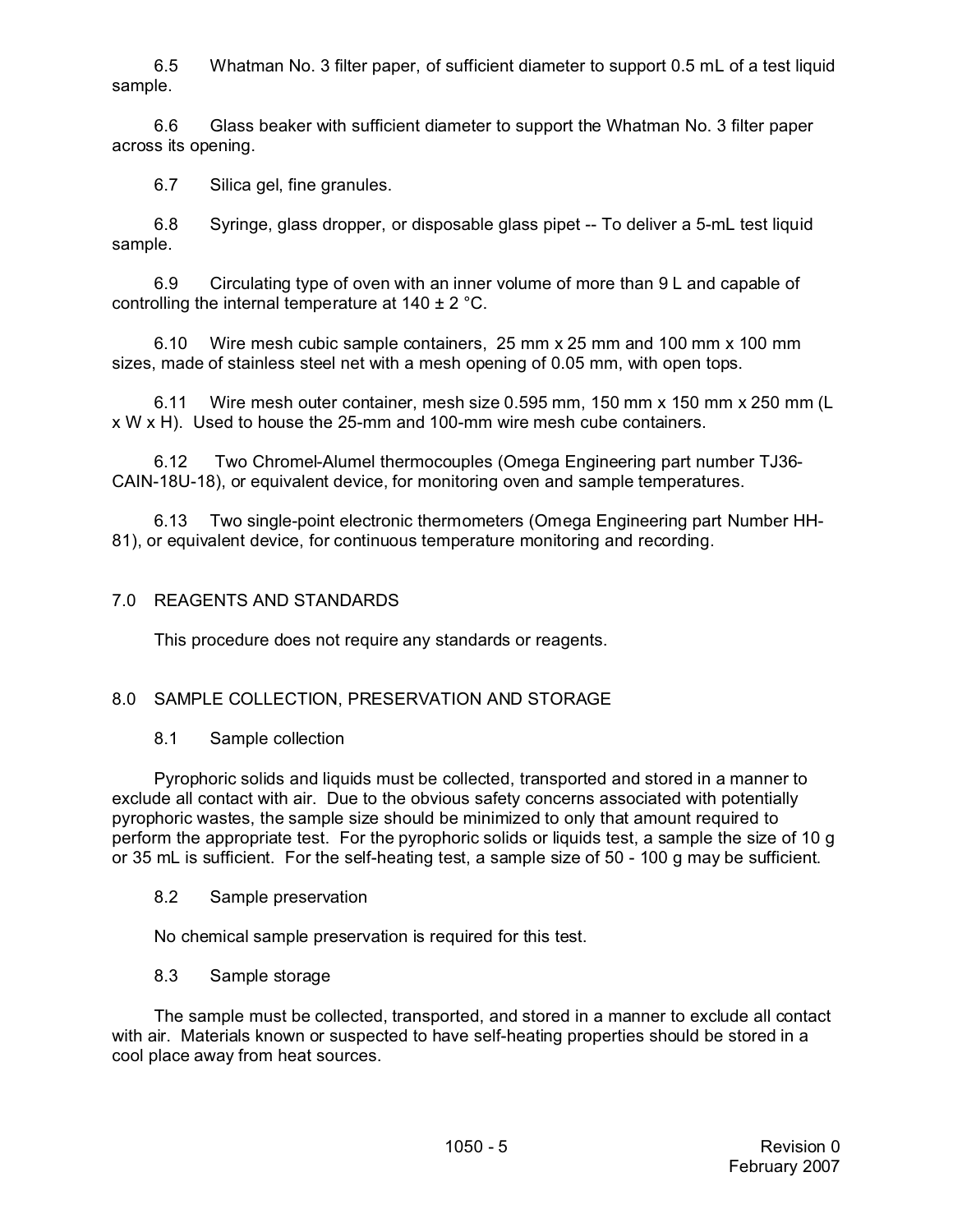#### 8.4 Holding time

Due to the lack of an established holding time for this parameter, all samples should be analyzed as soon as possible.

### 9.0 QUALITY CONTROL

9.1 Any effort involving the collection of analytical data should include development of a structured and systematic planning document, such as a Quality Assurance Project Plan (QAPP) or a Sampling and Analysis Plan (SAP), which translates project objectives and specifications into directions for those that will implement the project and assess the results. Each laboratory should maintain a formal quality assurance program. The laboratory should also maintain records to document the quality of the data generated. All data sheets and quality control data should be maintained for reference or inspection.

9.2 Test Methods A and B are conducted using multiple trials, unless a positive result is obtained in one of the trials, no further testing is required. A positive test is indicated by smoke, fire, incandescence, or other observable signs of spontaneous combustion. Ignition in any of the trials is considered a positive result, even when the results of the other trials are negative. These tests are operationally defined and the results of the tests depend on the observations and interpretations made by the analyst. No reference standards are currently available for these tests. No other quality control procedures are required for this procedure.

### 10.0 CALIBRATION AND STANDARDIZATION

This procedure does not require any external calibration or standardization techniques. Currently, there is no reference material available for this test. EPA does not believe that the use of such a material would enhance the performance of the method because a positive result for Test Methods A or B is readily demonstrated by smoke, flame, charring of the paper filter, and for Test Method C is readily demonstrated by spontaneous ignition or a significant increase in sample temperature. The analyst should be consistent with ignition recognition and record any visible signs of combustion including smoke, heat, flame, or incandescence.

## 11.0 PROCEDURE

- WARNING: This test may need to be conducted in a specially designed facility if proper surveillance and safety precautions are not available in the laboratory. Analysts are encouraged to use a flammability screening test such as ASTM 4982 prior to this procedure to test for highly flammable wastes.
	- 11.1 Test Method A -- Pyrophoric solids

Test Method A is performed to determine if a solid ignites within five minutes of coming in contact with air at ambient room temperature. All tests must be conducted in a fume hood to prevent the escape of toxic fumes or flames into working areas.

11.1.1 The waste should be tested in its "as received" form and should not be dried. If the waste was stored at  $\leq 6$  °C, it should be allowed to equilibrate to ambient temperature. Under no circumstances should the sample be opened and allowed to come into contact with air prior to conducting the test.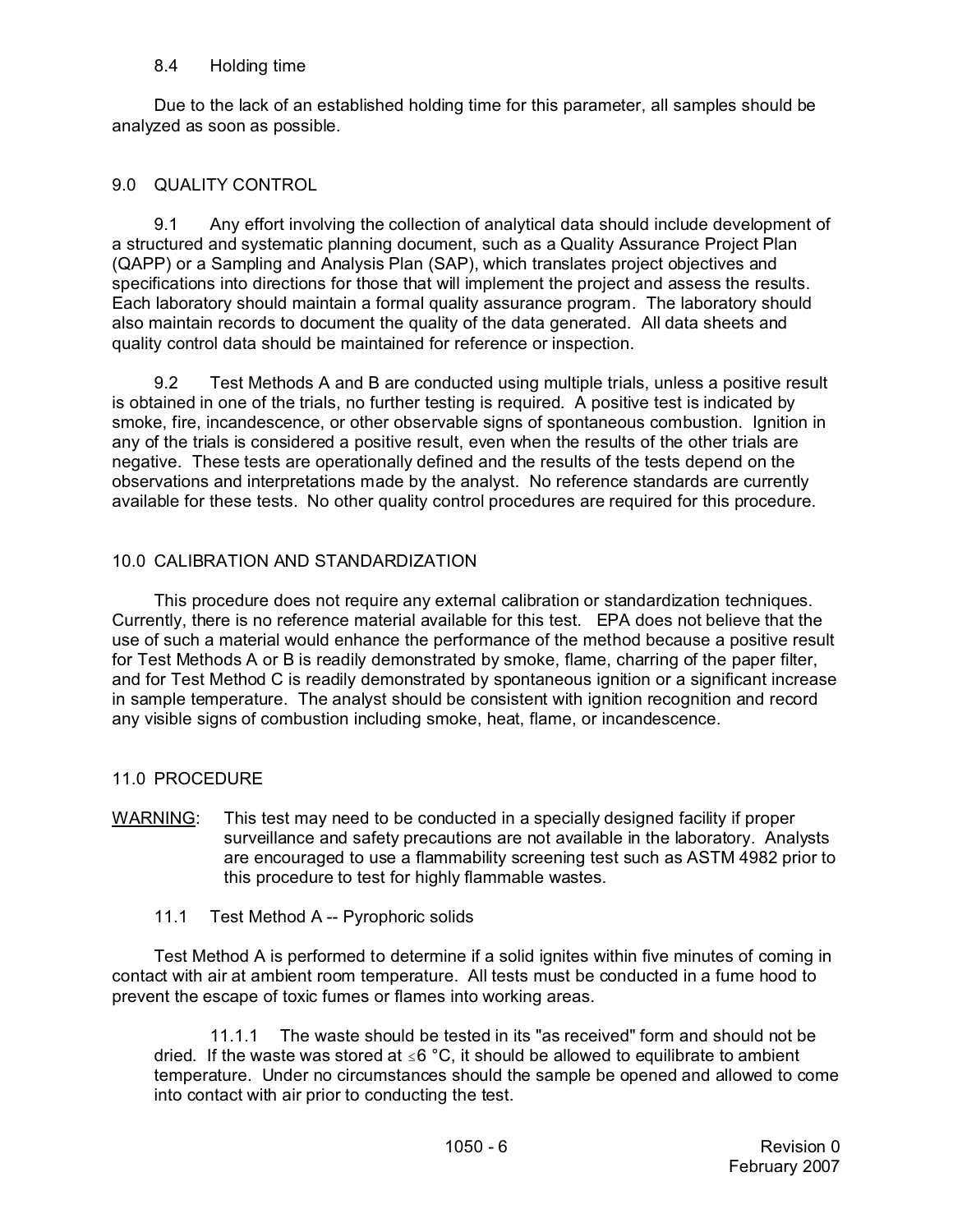11.1.2 Position a ceramic tile (Sec. 6.3) in a fume hood about 20 cm (approximately 8 in) from the front of the hood in an area of laminar airflow. Airflow across the test area should be minimal, but sufficient to prevent the escape of fumes or smoke into working areas.

11.1.3 From the surface of the ceramic tile, measure a vertical distance equal to one meter above the tile surface. Attach a reference mark on the side of the hood or use some other means to identify this height.

11.1.4 Using a metal spatula or other suitable device, aliquot a 1 to 2 g sample of solid and quickly pour the sample from the height of one meter onto the surface of the ceramic tile.

11.1.5 Observe whether the test sample ignites during dropping or within 5 min of settling. Begin timing as soon as the test sample has settled onto the ceramic tile surface.

11.1.6 Ignition is demonstrated by the presence of observable smoke, flame, or incandescence. If spontaneous combustion is observed within the 5-min test period, no further testing is required. If no observable signs of combustion are initially observed, repeat the test five additional times with a fresh sample each time or until a positive result is observed, whichever occurs first.

11.2 Test Method B -- Pyrophoric liquids, porcelain cup test

11.2.1 All tests must be conducted in a fume hood. Place a porcelain or metallic crucible (Sec. 6.4) into the center of a fume hood. Pour enough silica gel (Sec. 6.7) into the crucible to cover the bottom of the crucible to a depth of approximately 5 mm.

11.2.2 Using a pipet or other suitable measuring device (Sec. 6.8), quickly transfer approximately 5 mL of the liquid waste into the bottom of the crucible containing the bed of silica gel.

11.2.3 Begin timing and observe whether the test sample ignites within 5 min.

11.2.4 Ignition is demonstrated by the presence of observable smoke, flame, or incandescence. If spontaneous combustion is observed within the 5 min test period, no further testing is required. If no observable signs of combustion are observed, repeat the test five additional times with a fresh sample aliquot and silica gel for each test, or until a positive result is observed, whichever occurs first. If the results of all six trials are negative, proceed to the filter paper test for pyrophoric liquids in Sec. 11.3.

11.3 Test Method B -- Pyrophoric liquids, filter paper test

11.3.1 Position a glass beaker (Sec. 6.6) in a fume hood about 20 cm (approximately 8 inches) from the front of the hood in an area of laminar airflow. The glass beaker should be of sufficient diameter to support a circular Whatman No. 3 filter paper, such that both sides of the filter paper are exposed to air. To assist in the placement of the filter paper over the beaker opening, tape or other mechanical devices may be used as long as the tape or mechanical device does not come into contact with the test sample. Airflow across the test area should be minimal, but sufficient to prevent the escape of fumes or smoke into working areas.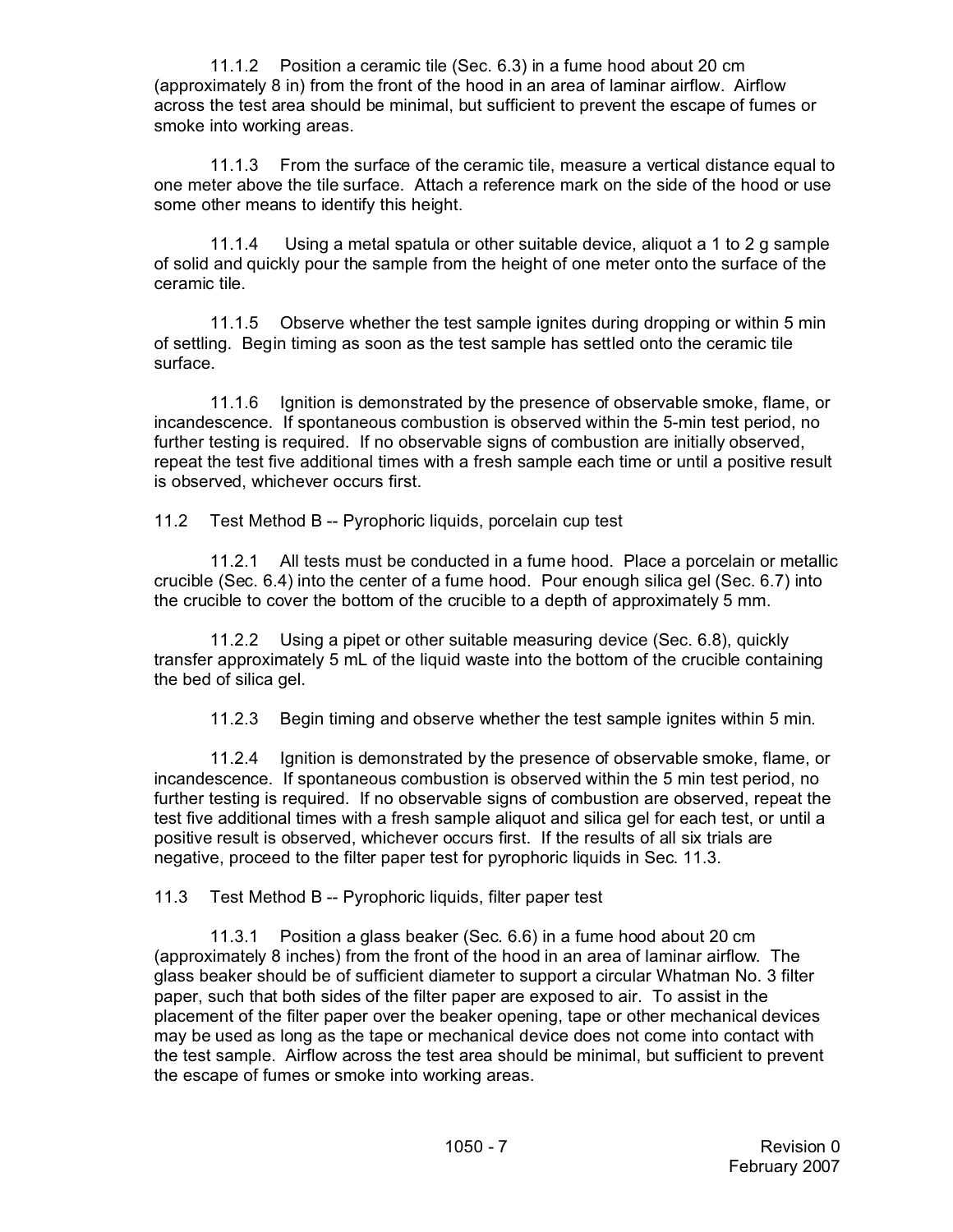11.3.2 Using a pipet or other suitable measuring device (Sec. 6.8), quickly aliquot approximately 0.5 mL of the liquid waste onto the center of the filter paper. Begin timing and observe whether ignition or charring occurs on the filter paper within a 5-min test period. Ignition is demonstrated by the presence of observable smoke, flame, or incandescence. If spontaneous combustion is observed within the 5-min test period, no further testing is required. If ignition or charring is not observed, repeat the test two additional times using a fresh filter paper and sample aliquot, unless a positive test result is obtained prior to the third and final trial.

11.4 Test Method C -- Self-heating substances

CAUTION: Test A must be run before Test C is conducted. If the waste is pyrophoric, then Test C must not be run. Also, this procedure is not suitable for liquid wastes.

11.4.1 Test Method C is performed to determine whether a solid waste exhibits self-heating properties when exposed to a temperature of 140 °C for a period of 24 hrs. This test is based on the Bowes-Cameron cage self-heating test method for carbon. The criterion for self-heating is based on the self-ignition temperature of charcoal, which is 50  $\rm{^{\circ}C}$  for a sample cube of 27 m<sup>3</sup> and 140  $\rm{^{\circ}C}$  for a one-liter sample. If self-heating occurs using the 100-mm sample cube, then the waste is tested using a 25-mm sample cube to determine the waste classification.

11.4.2 Load the solid sample, in its "as received" form, into the 100-mm stainless steel cage. Particle size reduction may be employed to facilitate the loading of the cage when the waste is presented in large pieces. Fill the cage to the brim with the sample and drop the filled cage three times from a height of 1 to 2 inches. If the waste settles, add additional waste until the cage is filled to the brim.

11.4.3 Insert the loaded cage into the outer steel cage and suspend the assembly in the center of the oven by means of a wire or similar device. No part of the assembly should contact the outer walls or bottom. Insert one of the Chromel-Alumel thermocouples (Sec. 6.12) through the outer cage and through the open top of the inner cage. This thermocouple should be positioned within the center of the waste to be tested (approximately 50 mm into the waste). Position another Chromel-Alumel thermocouple between the sample and the oven wall (the thermocouple should be suspended in mid-air and should not contact the oven surface or the loaded cage).

11.4.4 Turn on the oven and adjust the temperature controller to achieve an oven temperature of  $140 \pm 2$  °C. Maintain this temperature for 24 hrs. During this period, both the oven temperature and the temperature of the sample must be monitored closely. Preferably, both temperatures should be continuously recorded. Electronic thermometers are commercially available that can continuously monitor and record the maximum oven and sample temperatures (refer to Sec. 6.13).

11.4.5 Observe whether the sample temperature exceeds 200 °C during the 24 ± 2 hr test period. Continuous temperature monitoring is required because the sample temperature may exceed 200 °C at any time during the 24-hour test period.

NOTE: If a positive result is obtained (i.e., the sample temperature exceeds 200  $^{\circ}$ C) prior to the conclusion of the  $24 \pm 2$  hr test period, the experiment may be terminated by turning off the oven. The sample temperature may continue to increase even after the oven is turned off.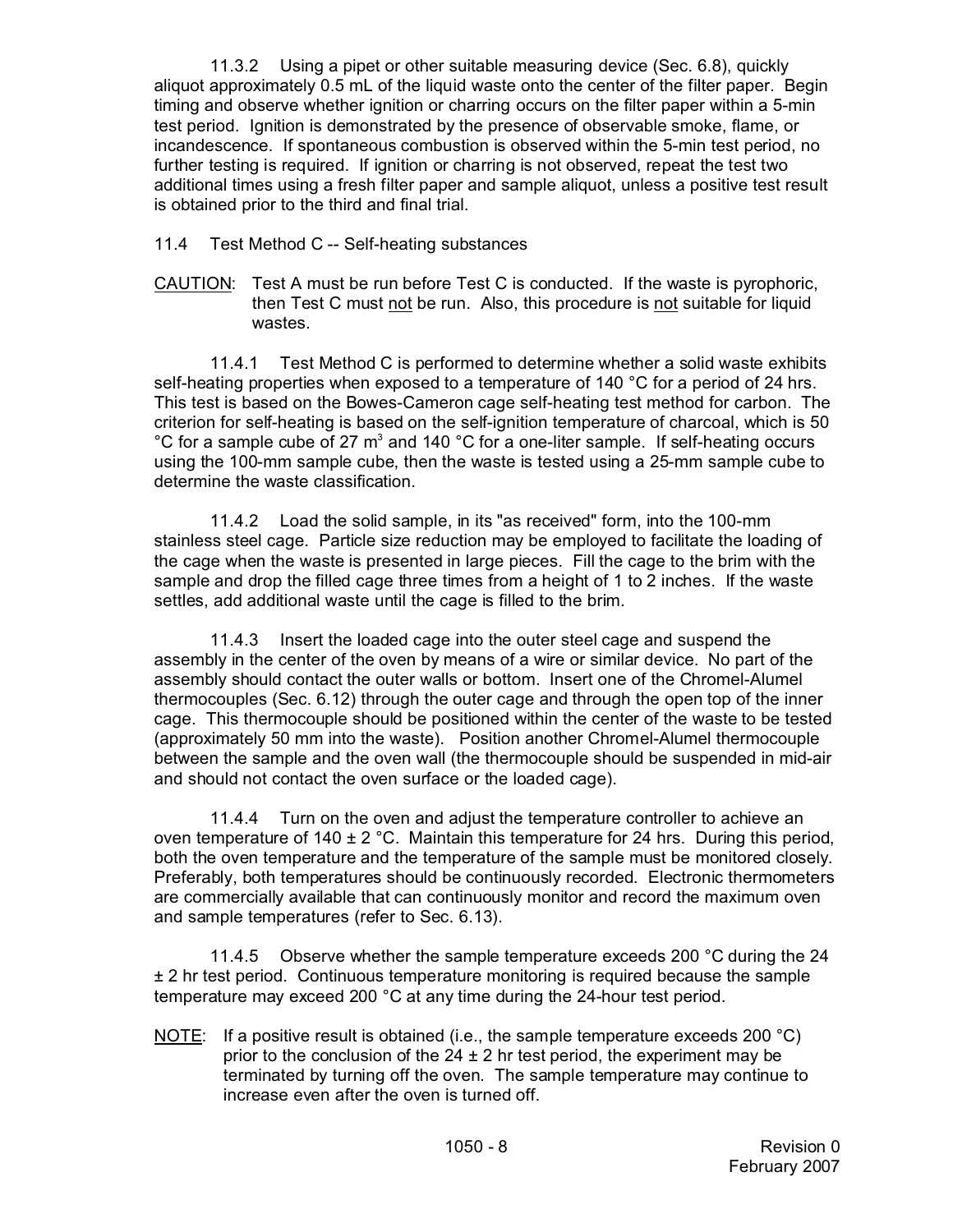WARNING: Once the experiment is started, the oven should not be opened, especially if the sample temperature is observed to rise above 140 °C. Opening the oven when the sample is at an elevated temperature could increase the potential for a fire. Therefore, the oven and sample temperature should be allowed to return to ambient temperature before the oven is opened.

11.4.6 If, at the end of the 24-hr test period, the temperature of the test sample did not exceed 200 °C, then no additional testing is required. The results of the test are negative for self-heating. If the temperature of the test sample exceeds 200 °C within the 24-hour test period, then test a second sample aliquot using a 25-mm stainless steel cube to determine the self-heating classification of the waste.

11.4.7 Load the waste in the 25-mm cage as described in Sec. 11.4.2. Suspend the loaded sample into the oven and heat to  $140 \pm 2$  °C for 24 hrs, as described in Secs. 11.4.2 through 11.4.4.

11.4.8 Observe whether the sample temperature exceeds 200 °C during the 24 hr test period. Continuous temperature monitoring is required because the sample temperature may exceed 200 °C at any time during the 24-hr test period. If the sample temperature exceeds 200 °C prior to the end of the 24-hr test period, then the experiment may be terminated by turning the oven off.

11.4.9 If at the end of the 24-hr test period the temperature of the test sample did not exceed 200 °C, then no additional testing is required. If the temperature of the test sample exceeds 200 °C within the 24-hr test period, then the waste has self-heating properties. Refer to Sec. 12.0 for appropriate waste classifications.

NOTE: If the waste is suspected to have strong self-heating properties, the 25-mm cube test may be performed in lieu of the 100-mm cube test. If the results of this test are positive, then the test using the 100-mm cage need not be performed because the waste has self-heating properties. If the results of the 25-mm cube test are negative, then the waste must be evaluated by the 100-mm cube test in order to make a proper self-heating determination.

## 12.0 DATA ANALYSIS AND CALCULATIONS

12.1 Method of assessing results for pyrophoric solids

If the sample ignites during any of the tests, then the substance should be considered pyrophoric and classified as a waste with pyrophoric properties.

12.2 Method of assessing results for pyrophoric liquids

If the liquid ignites when mixed with an inert carrier, or if it ignites or chars the filter paper, then it should be classified as a liquid waste having pyrophoric properties.

12.3 Method of assessing results for self-heating wastes

12.3.1 A waste should be classified under DOT Packing Group II (refer to Sec. 1.2) if the sample tests positive for both the 100-mm and 25-mm cubes (or tests positive when tested using the 25-mm cube alone).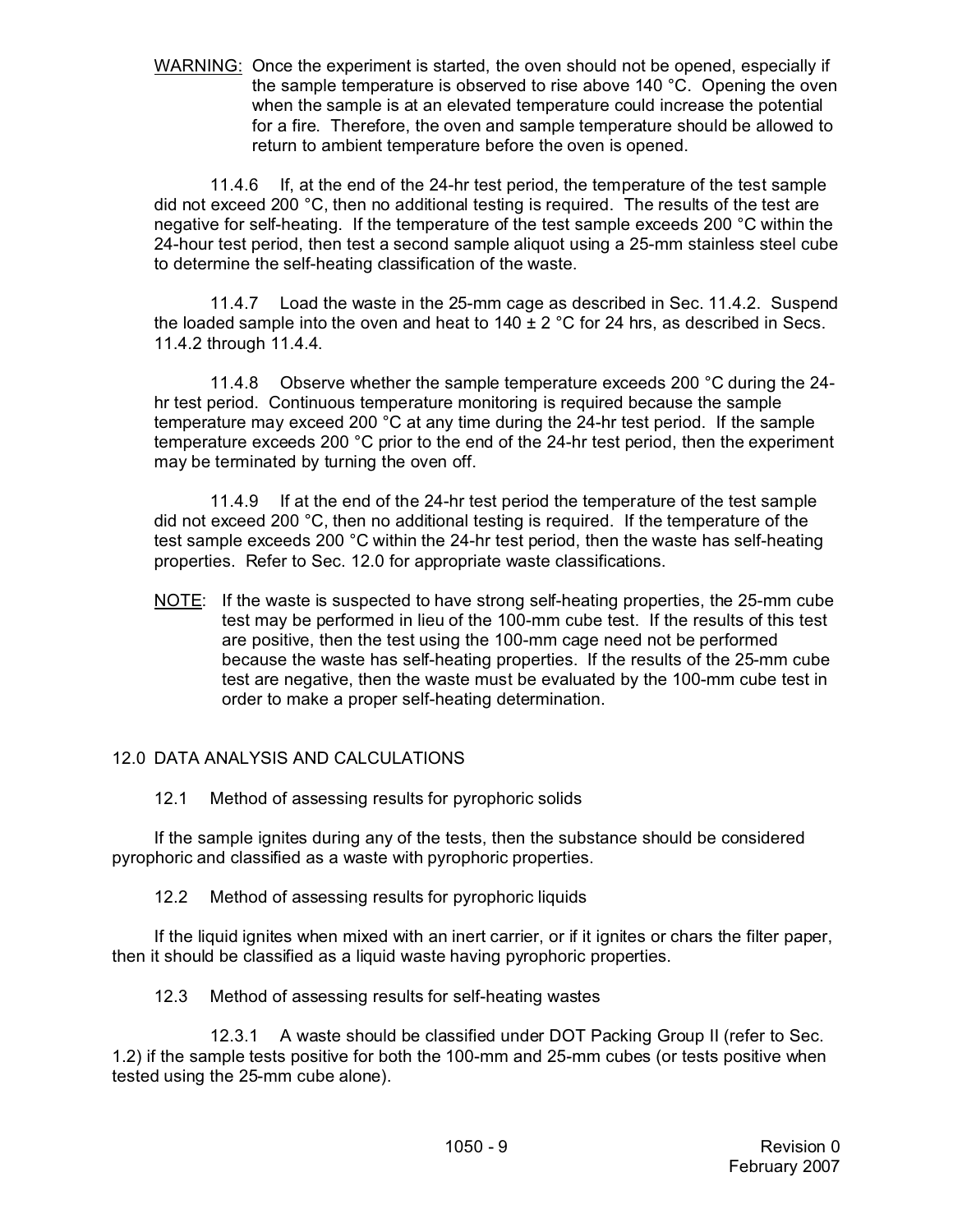12.3.2 A waste should be classified under DOT Packing Group III (refer to Sec. 1.2) if the sample tests positive for the 100-mm cube, but negative for the 25-mm cube.

## 13.0 METHOD PERFORMANCE

13.1 Performance data and related information are provided in SW-846 methods only as examples and guidance. The data do not represent required performance criteria for users of the methods. Instead, performance criteria should be developed on a project-specific basis, and the laboratory should establish in-house QC performance criteria for the application of this method. These performance data are not intended to be and must not be used as absolute QC acceptance criteria for purposes of laboratory accreditation.

## 13.2 Pyrophoric solids

Test Method A was applied to various mixtures of manganese ethylene bis/zinc salt complexes. Table 1 shows the results, which were obtained from Ref. 3. These data are provided for guidance purposes only.

## 13.3 Pyrophoric liquids

Test Method B was applied to various diethyl aluminum chloride/isopentane mixtures and to various triethyl aluminum/heptane mixtures. Table 2 shows the results, which were obtained from Ref. 3. These data are provided for guidance purposes only.

## 13.4 Self-heating wastes

13.4.1 Test Method C was applied to granular cobalt/molybdenum, nickel catalysts, nickel/vanadium catalysts, nickel/molybdenum catalysts, and manganese ethylene bis/zinc mixtures. Table 3 shows the results, which were obtained from Ref. 3. These data are provided for guidance purposes only.

13.4.2 In a study conducted by the EPA National Enforcement Investigations Center (NEIC), three samples of used Raney® nickel catalyst were evaluated for selfheating using Test Method C. Raney® nickel is widely used as a hydrogenation catalyst and also as a scavenger for undesirable chemical species otherwise left in chemical products. Table 4 shows the results of this study, which were obtained from Ref. 4. These data are provided for guidance purposes only.

13.4.3 In a separate study conducted by EPA, the performance of Test Method C was evaluated by testing simulated wastes consisting of mixtures of charcoal, fish meal, and cotton with linseed oil and tung oil. Fish meal, charcoal, and linseed oil are identified in the 17th Edition of the *National Fire Protection Association Handbook (NFPA)* as materials that have a high tendency of spontaneous heating. Tung oil is classified as having moderate self-heating tendencies. Cotton is not listed in the NFPA handbook and has a low self-heating tendency. A real-world waste consisting of white phosphoruscontaminated soil was also evaluated. Table 5 summarizes the results of this investigation, which were obtained from Ref. 5. These data are provided for guidance purposes only.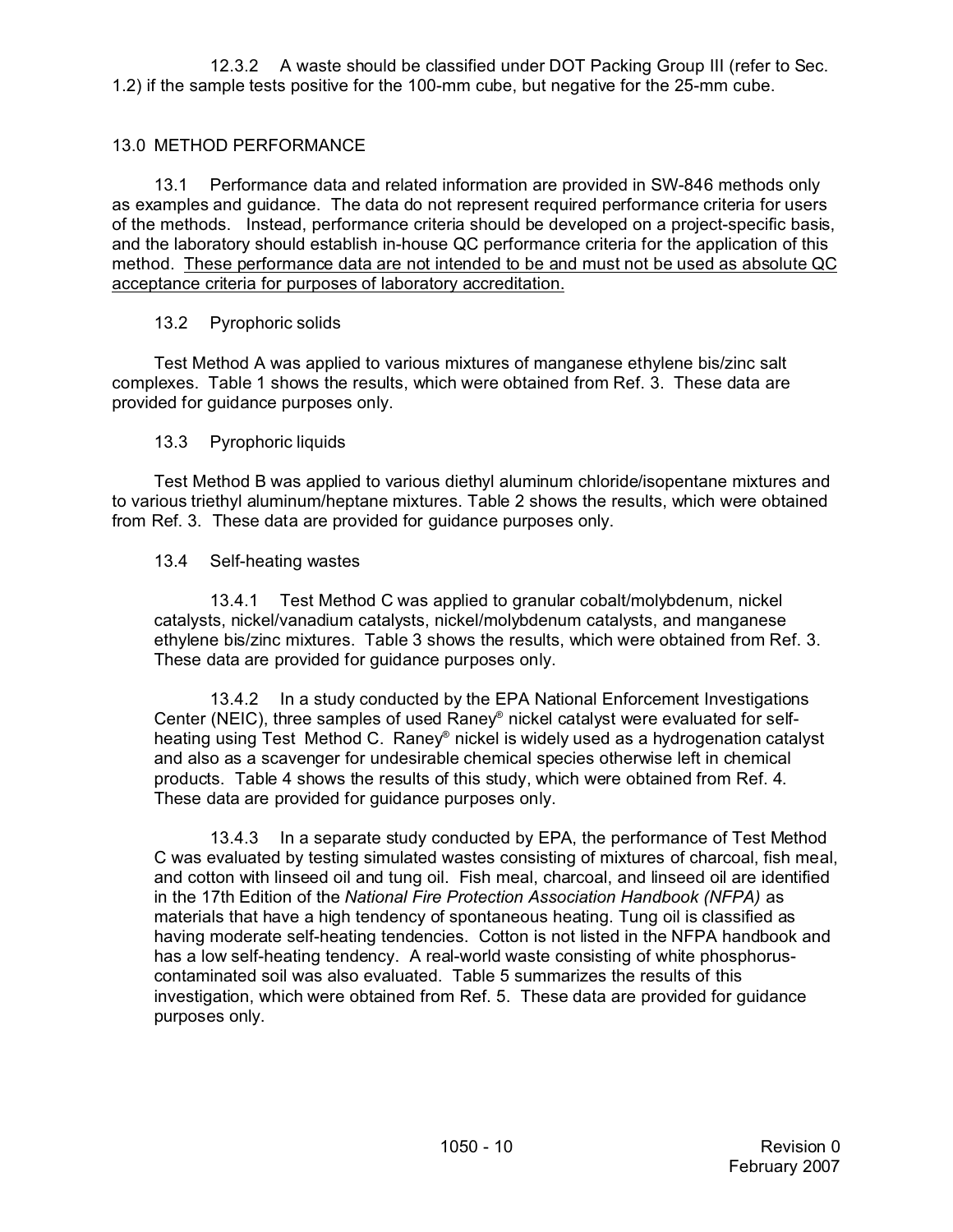#### 14.0 POLLUTION PREVENTION

14.1 Pollution prevention encompasses any technique that reduces or eliminates the quantity and/or toxicity of waste at the point of generation. Numerous opportunities for pollution prevention exist in laboratory operations. The EPA has established a preferred hierarchy of environmental management techniques that places pollution prevention as the management option of first choice. Whenever feasible, laboratory personnel should use pollution prevention techniques to address their waste generation. When wastes cannot be feasibly reduced at the source, the Agency recommends recycling as the next best option.

14.2 For information about pollution prevention that may be applicable to laboratories and research institutions consult *Less is Better: Laboratory Chemical Management for Waste Reduction* available from the American Chemical Society's Department of Government Relations and Science Policy, 1155 16th St., N.W. Washington, D.C. 20036, [http://www.acs.org](http://www.ACS.org).

#### 15.0 WASTE MANAGEMENT

The Environmental Protection Agency requires that laboratory waste management practices be conducted consistent with all rules and regulations. The Agency urges laboratories to protect the air, water, and land by minimizing and controlling all releases from hoods and bench operations, complying with the letter and spirit of any sewer discharge permits and regulations, and by complying with all solid and hazardous waste regulations, particularly the hazardous waste identification rules and land disposal restrictions. For further information on waste management, consult *The Waste Management Manual for Laboratory Personnel* available from the American Chemical Society at the address listed in Sec. 14.2.

#### 16.0 REFERENCES

- 1. 49 CFR Part 173, Appendix E, "Guidelines for the Classification and Packaging Group Assignment of Class 4 Materials."
- 2. United Nations Classification Scheme for the Classification of Substances Liable to Spontaneous Combustion, Division 4.2, Sec. 32.3, ST/SG/AC.10/C.3/R.370.
- 3. United Nations Recommendations on the Transport of Dangerous Goods, Manual of Tests and Criteria, ST/SG/AC.10/11/Rev2, 1995, Classification Procedures, Test Methods, and Criteria Related to Class 4, Substances Liable to Spontaneous Combustion, Division 4.2, Sec. 33.3.
- 4. U. S. EPA, National Enforcement Investigations Center, "Analytical Results Raney® Nickel Wastes," April 13, 1998.
- 5. Science Applications International Corporation, "Evaluation of Method 1050," submitted to the U.S. EPA, Office of Solid Waste, June 1998.
- 6. 62 FR 24690, May 17, 1997, Department of Transportation, Hazardous Materials: Harmonization With the United Nations Recommendations, International Maritime Dangerous Goods Code, and International Civil Aviation Organization's Technical Instructions; Final Rule.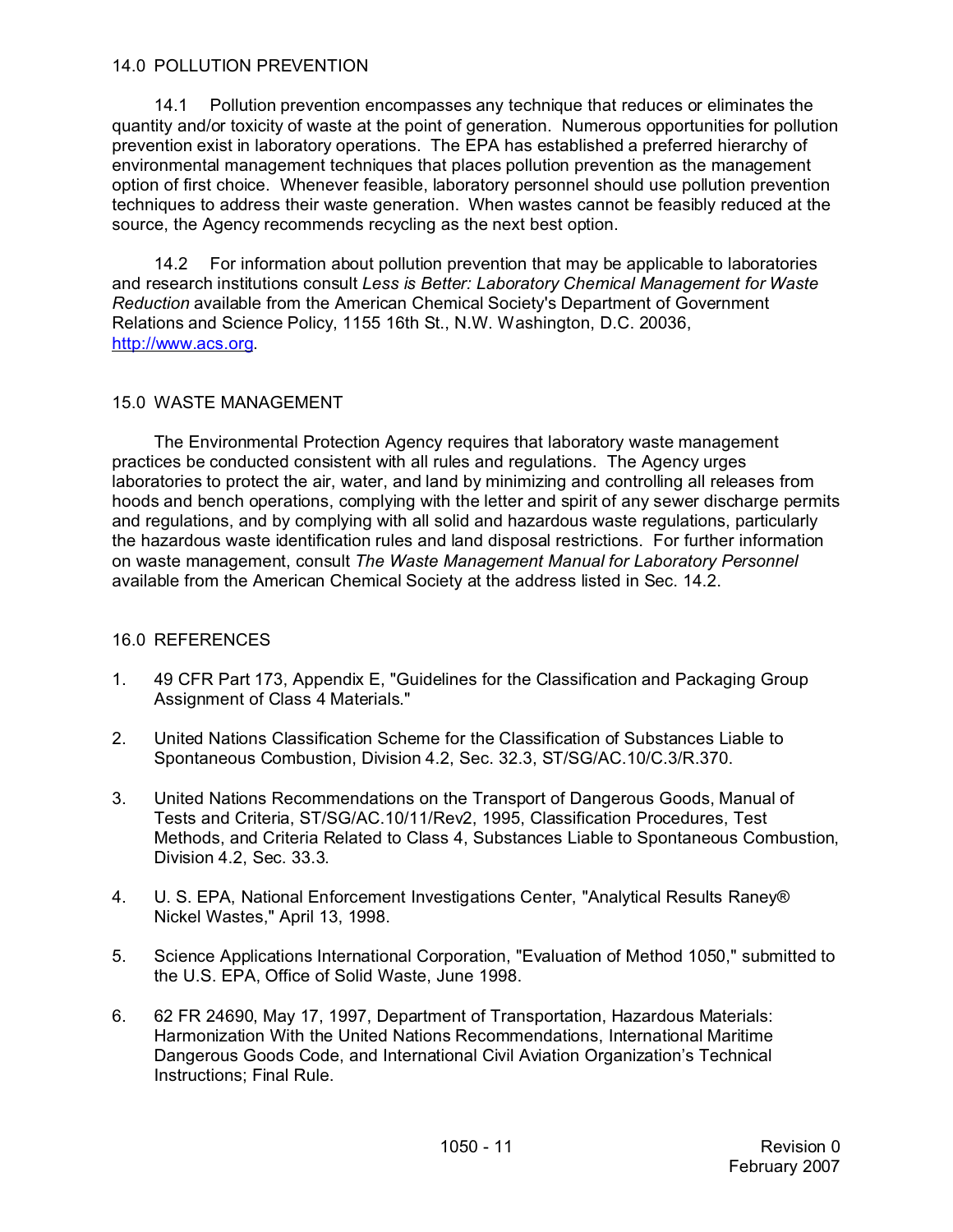## 17.0 TABLES, DIAGRAMS, FLOW CHARTS, AND VALIDATION DATA

The following pages contain the tables referenced by this method. A flow diagram of the procedure follows the tables.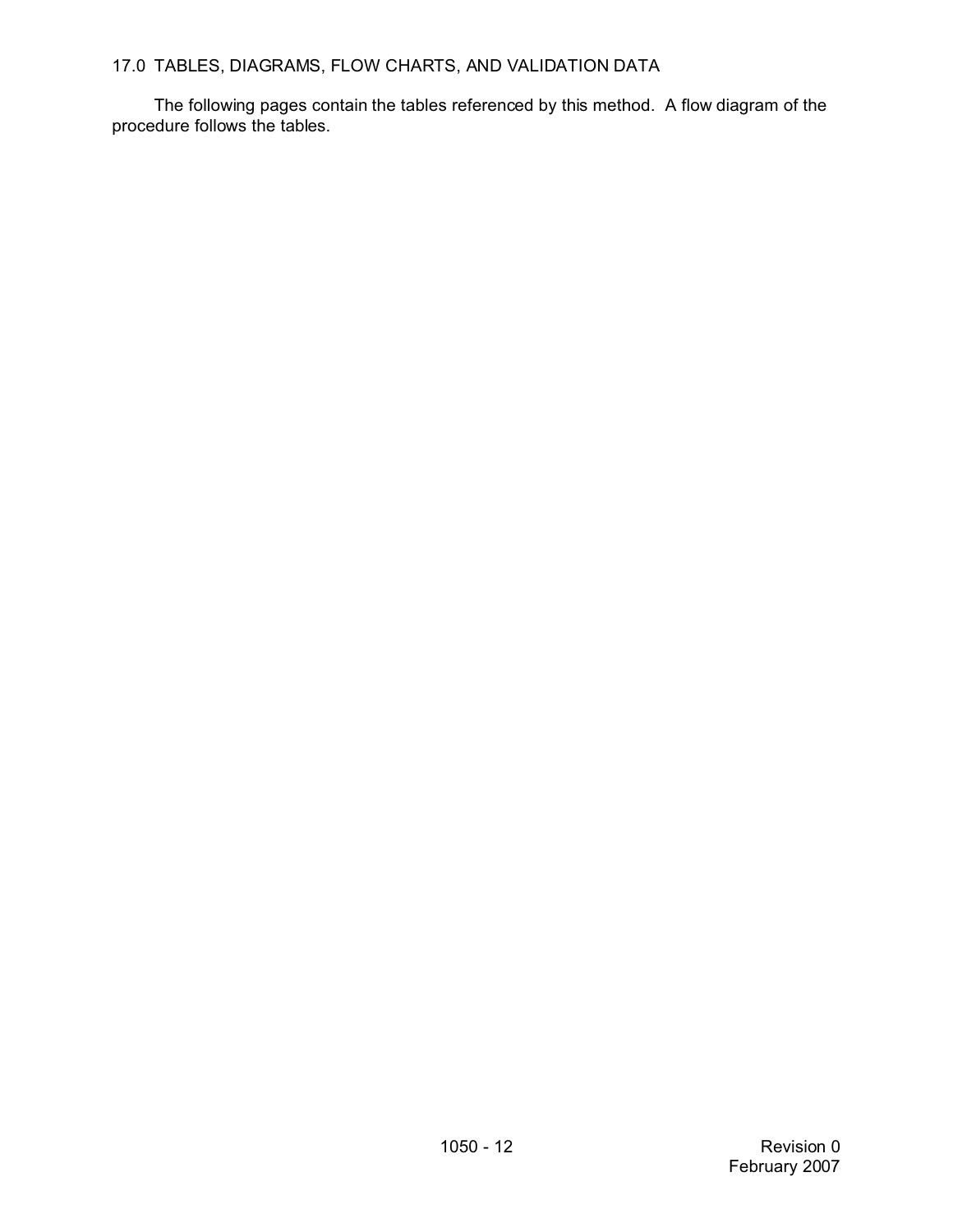## EXAMPLE RESULTS FOR PYROPHORIC SOLIDS

| Substance                                                                        | Time to Ignition             | <b>Test Result</b> |
|----------------------------------------------------------------------------------|------------------------------|--------------------|
| Manganese ethylene bis(dithiocarbamate)<br>complex with zinc salt 88% (Mancozeb) | No ignition within 5 minutes | Not Pyrophoric     |
| Manganese ethylene bis(dithiocarbamate)<br>complex with zinc salt 80% (Mancozeb) | No ignition within 5 minutes | Not Pyrophoric     |
| Manganese ethylene bis(dithiocarbamate)<br>complex with zinc salt 75% (Mancozeb) | No ignition within 5 minutes | Not Pyrophoric     |

Data taken from Ref. 3.

These data are provided for guidance purposes only.

### TABLE 2

## EXAMPLE TEST RESULTS FOR PYROPHORIC LIQUIDS

| Substance                                       | Effect on Exposure to Air | <b>Effect on Filter</b><br>Paper | <b>Test Result</b> |
|-------------------------------------------------|---------------------------|----------------------------------|--------------------|
| Diethyl aluminum<br>chloride/isopentane (10/90) | No ignition               | No charring                      | Not pyrophoric     |
| Diethyl aluminum<br>chloride/isopentane (15/85) | No ignition               | Charring                         | Pyrophoric         |
| Diethyl aluminum<br>chloride/isopentane (95/5)  | No ignition               | Charring                         | Pyrophoric         |
| Triethyl aluminum/heptane<br>(10/90)            | No ignition               | No Charring                      | Not Pyrophoric     |
| Triethyl aluminum/heptane<br>(15/85)            | No ignition               | Charring                         | Pyrophoric         |
| Triethyl aluminum/heptane (95/5)                | No ignition               | Charring                         | Pyrophoric         |

These data are provided for guidance purposes only. Data taken from Ref. 3.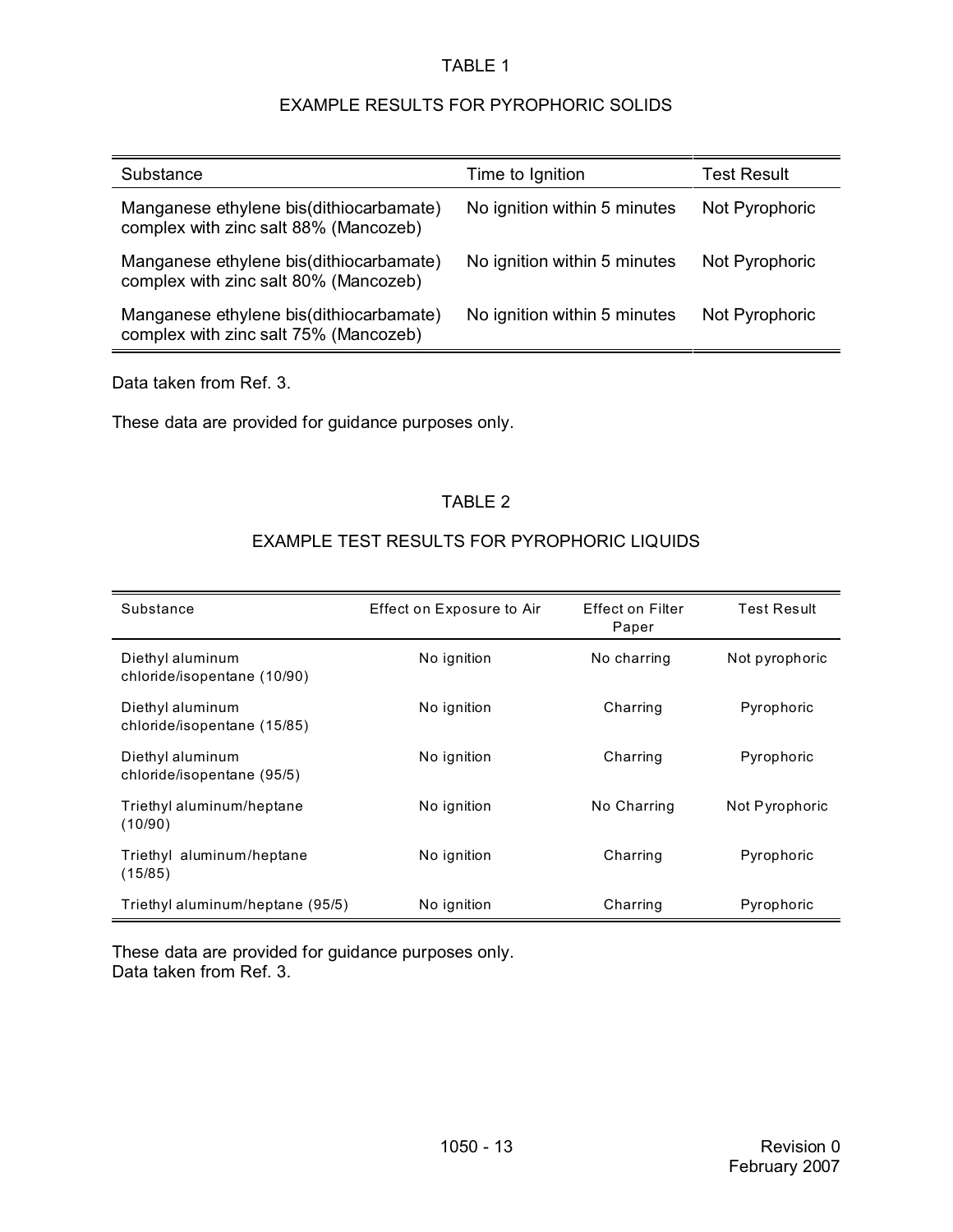| Substance                                                         | Cube Size<br>(mm) | Maximum Sample<br>Temperature (°C) | Result   |
|-------------------------------------------------------------------|-------------------|------------------------------------|----------|
| Cobalt/molybdenum catalyst granules                               | 100               | > 200                              | Positive |
|                                                                   | 25                | 181                                | Negative |
| Manganese ethylene bis-80% (Maneb)                                | 25                | > 200                              | Positive |
| Manganese ethylene bis complex with zinc salt (75%)<br>(Mancozeb) | 25                | > 200                              | Positive |
| Nickel catalyst granules with 70% hydrogenated oil                | 100               | 140                                | Negative |
| Nickel catalyst granules with 50% white oil                       | 100               | > 200                              | Positive |
|                                                                   | 25                | 140                                | Negative |
| Nickel/molybdenum catalyst granules (spent)                       | 100               | > 200                              | Positive |
|                                                                   | 25                | 150                                | Negative |
| Nickel/molybdenum catalyst granules (passivated)                  | 100               | 161                                | Negative |
| Nickel/vanadium catalyst granules                                 | 25                | > 200                              | Positive |

## EXAMPLE TEST RESULTS FOR SELF-HEATING SOLIDS

These data are provided for guidance purposes only. Data taken from Ref. 3.

# TABLE 4

#### EXAMPLE SELF-HEATING TEST RESULTS FOR RANEY® NICKEL WASTES

| Sample                                | Cube Size (mm) | Maximum Sample<br>Temperature (°C) | Results  |
|---------------------------------------|----------------|------------------------------------|----------|
| Sample A (from hydrogenation process) | 100            | 670                                | Positive |
|                                       | 25             | 691                                | Positive |
|                                       | 25             | 677                                | Positive |
| Sample B (from hydrogenation process) | 100            | 630                                | Positive |
|                                       | 25             | 620                                | Positive |
| Sample C (from tetrahop process)      | 100            | 144                                | Negative |

These data are provided for guidance purposes only. Date taken from Ref. 4.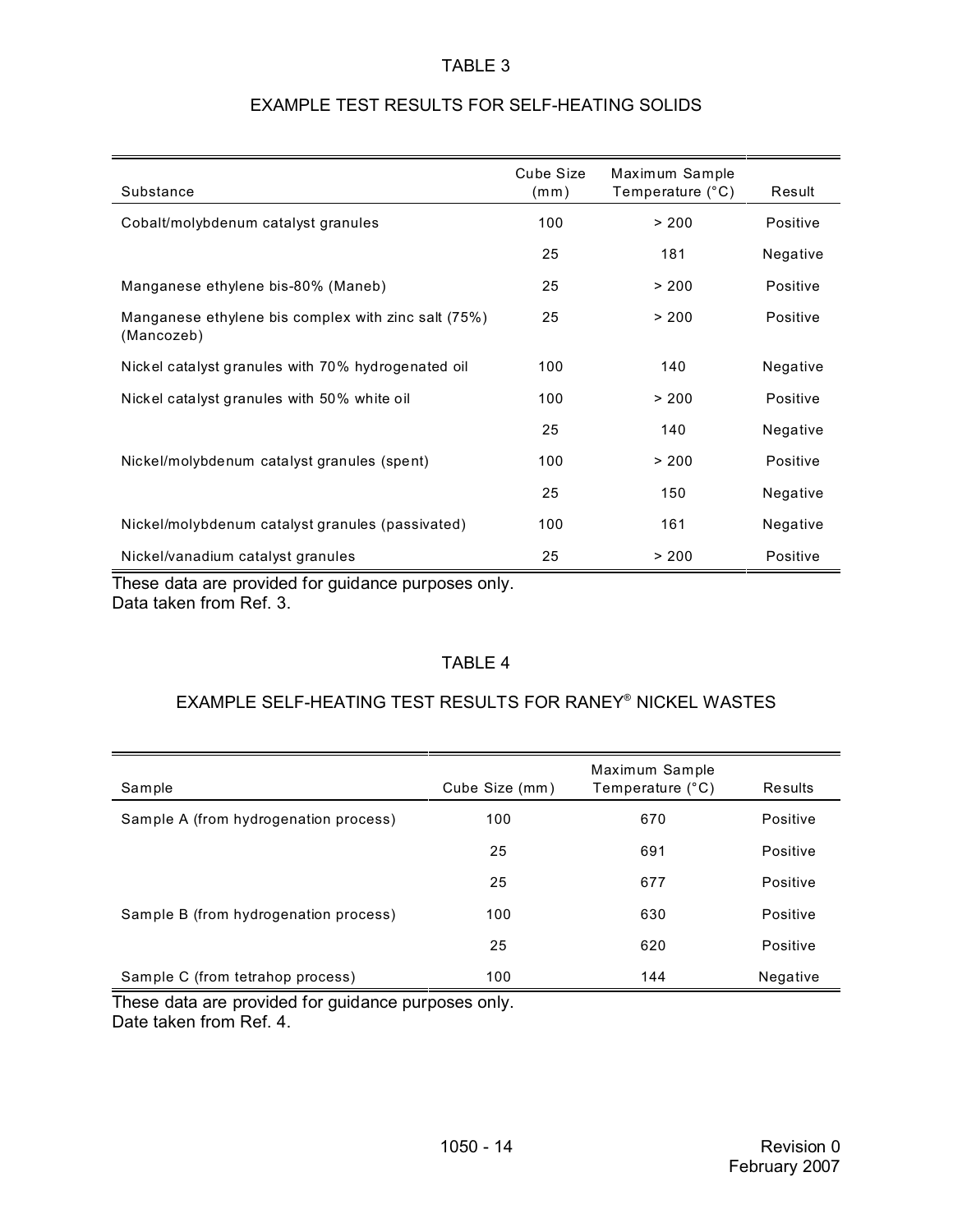|                                                | Maximum Observed Temperature<br>$(^{\circ}C)$ |            |                                                  |
|------------------------------------------------|-----------------------------------------------|------------|--------------------------------------------------|
| Simulated Waste                                | 100-mm Cube                                   | 25-mm Cube | <b>Results</b><br>$(100\text{-}mm/25\text{-}mm)$ |
| Charcoal (alone)                               | 143                                           | <b>NA</b>  | negative                                         |
| 9:1 Charcoal:tung oil                          | 144                                           | <b>NA</b>  | negative                                         |
| 3:1 Charcoal:tung oil                          | 152                                           | <b>NA</b>  | negative                                         |
| 9:1 Charcoal:linseed oil <sup>2</sup>          | 359                                           | 168        | positive/negative                                |
| 3:1 Charcoal:linseed oil <sup>2</sup>          | 339                                           | 227        | positive/positive                                |
| Pellet Fish Meal (alone) <sup>2</sup>          | 278                                           | 141        | positive/negative                                |
| 9:1 Pellet Fish Meal: tung oil <sup>2</sup>    | 241                                           | 139        | positive/negative                                |
| 3:1 Powdered Fish Meal:tung oil                | 166                                           | <b>NA</b>  | negative                                         |
| 9:1 Powdered Fish Meal:linseed oil             | 180                                           | <b>NA</b>  | negative                                         |
| 3:1 Powered Fish Meal:linseed oil <sup>2</sup> | 215                                           | 148        | positive/negative                                |
| 9:1 Cotton: tung oil                           | 140                                           | <b>NA</b>  | negative                                         |
| 3:1 Cotton: tung oil                           | 143                                           | <b>NA</b>  | negative                                         |
| 9:1 Cotton:linseed oil                         | 180                                           | <b>NA</b>  | negative                                         |
| 3:1 Cotton:linseed oil <sup>2</sup>            | 212                                           | 137        | positive/negative                                |
| White phosphorus-contaminated sediment         | 146                                           | 151        | negative                                         |

# EXAMPLE RESULTS FOR SELF-HEATING TESTS OF SIMULATED WASTES

<sup>1</sup>Experiments with the 25-mm cube were conducted only if the maximum temperature observed for the 100-mm cube exceeded 200 °C (except for white phosphorus).

<sup>2</sup>100-mm experiments terminated prior to the conclusion of the 24-hour test period because the sample temperature exceeded 200 °C.

These data are provided for guidance purposes only. Data taken from Ref. 5.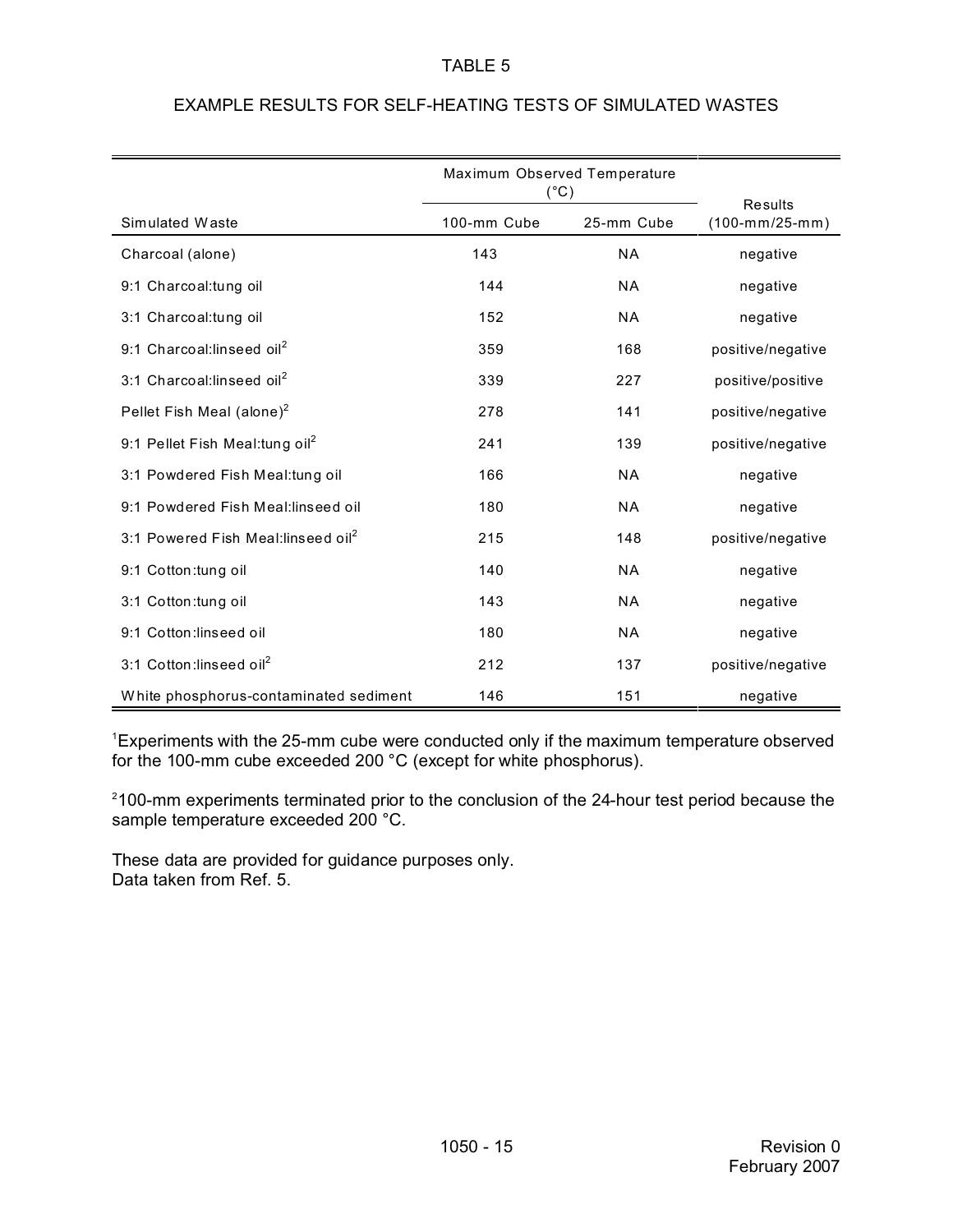# DOT CLASSIFICATION OF SELF-HEATING SOLID WASTES

| <b>Results of Self-Heating Test</b>                                                                       | <b>DOT Packing Group</b> |
|-----------------------------------------------------------------------------------------------------------|--------------------------|
| Negative for the 100-mm cube test                                                                         | Not a Self-Heating Waste |
| Positive for the 100-mm, but negative for the 25-mm cube test                                             | Ш                        |
| Positive for both the 100-mm and 25-mm cube tests or positive<br>for the 25-mm cube test, if tested alone |                          |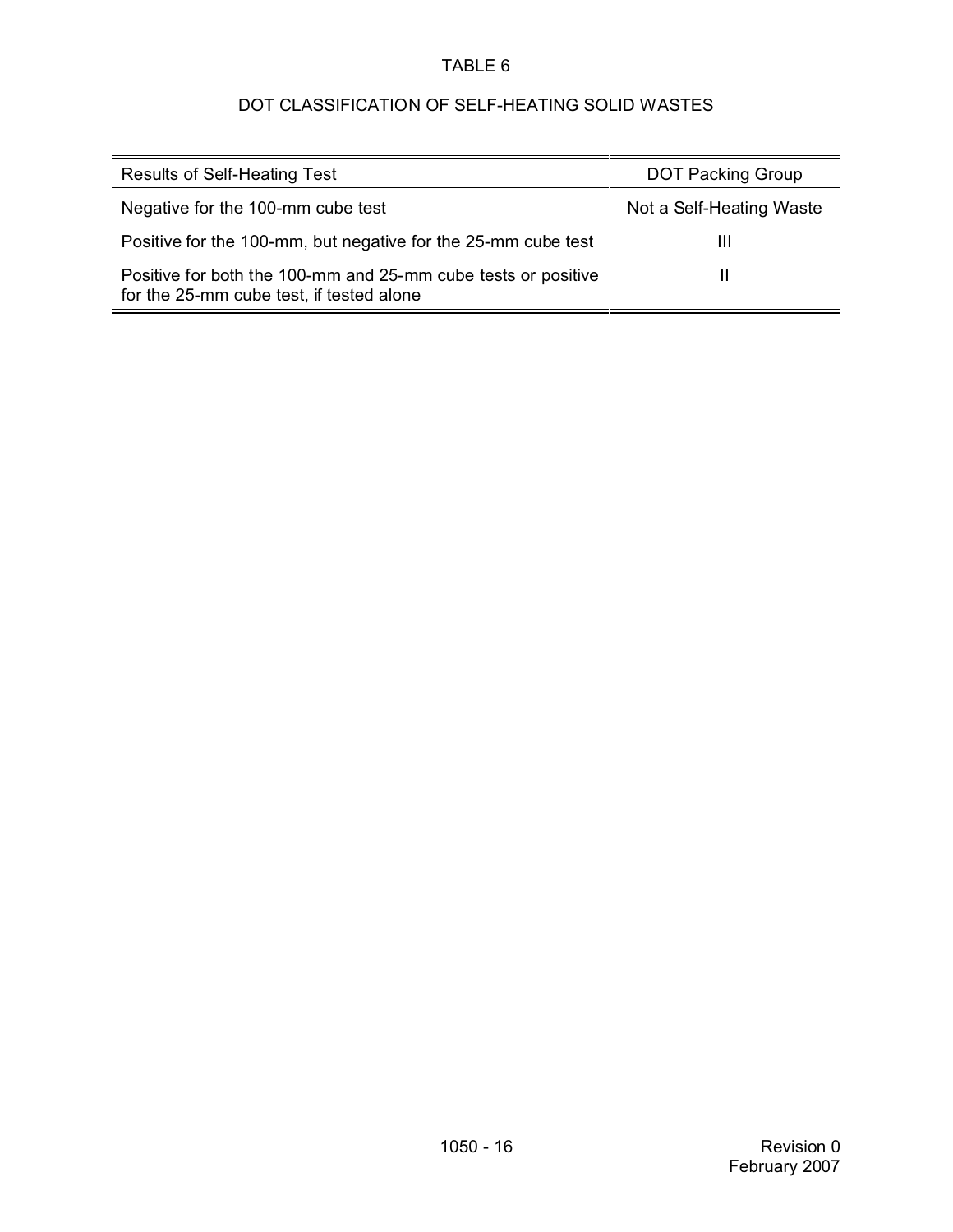#### METHOD 1050

#### TEST METHODS TO DETERMINE SUBSTANCES LIKELY TO SPONTANEOUSLY COMBUST

## TEST METHOD A -- PYROPHORIC SOLIDS

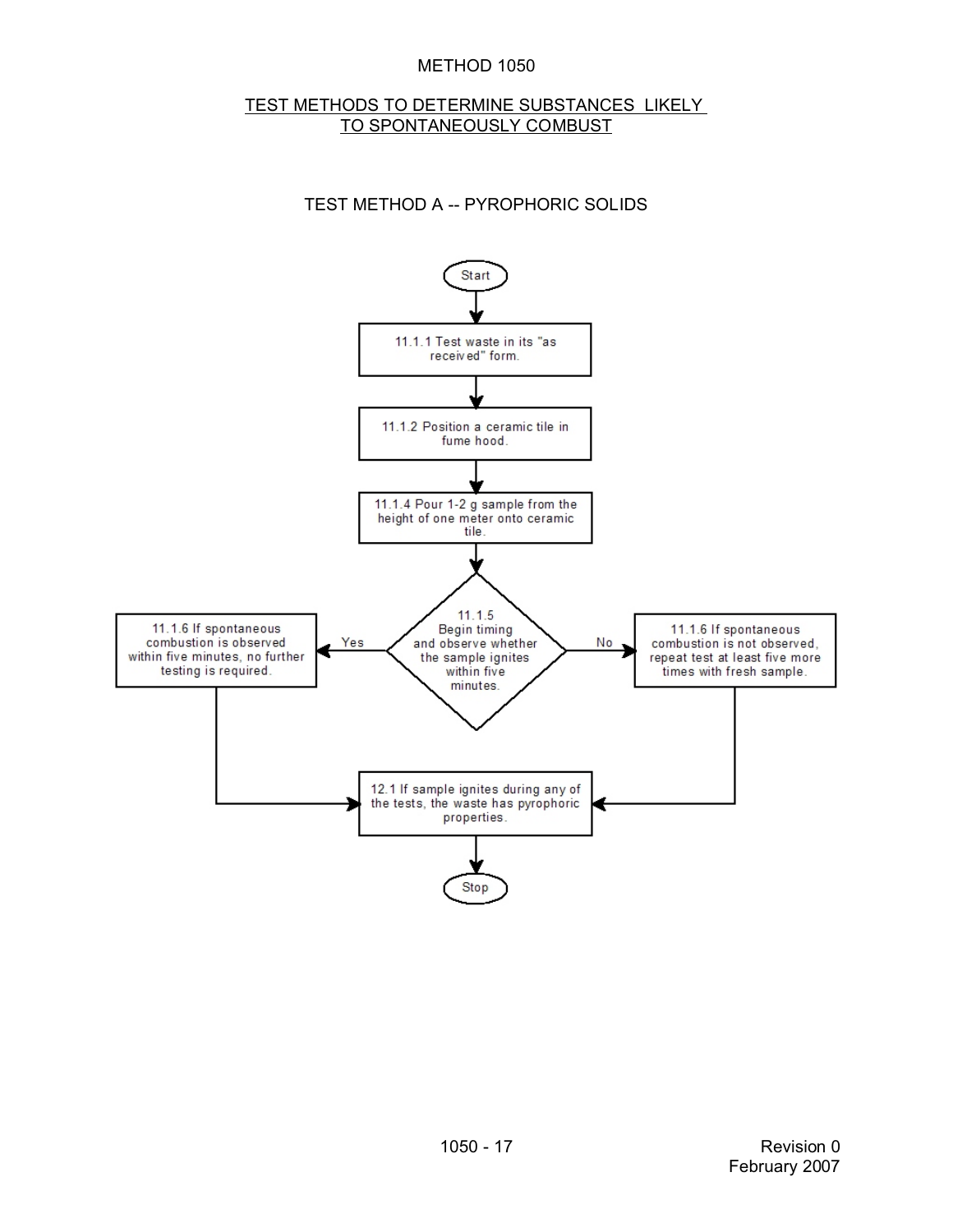## TEST METHOD B -- PYROPHORIC LIQUIDS, PORCELAIN CUP TEST

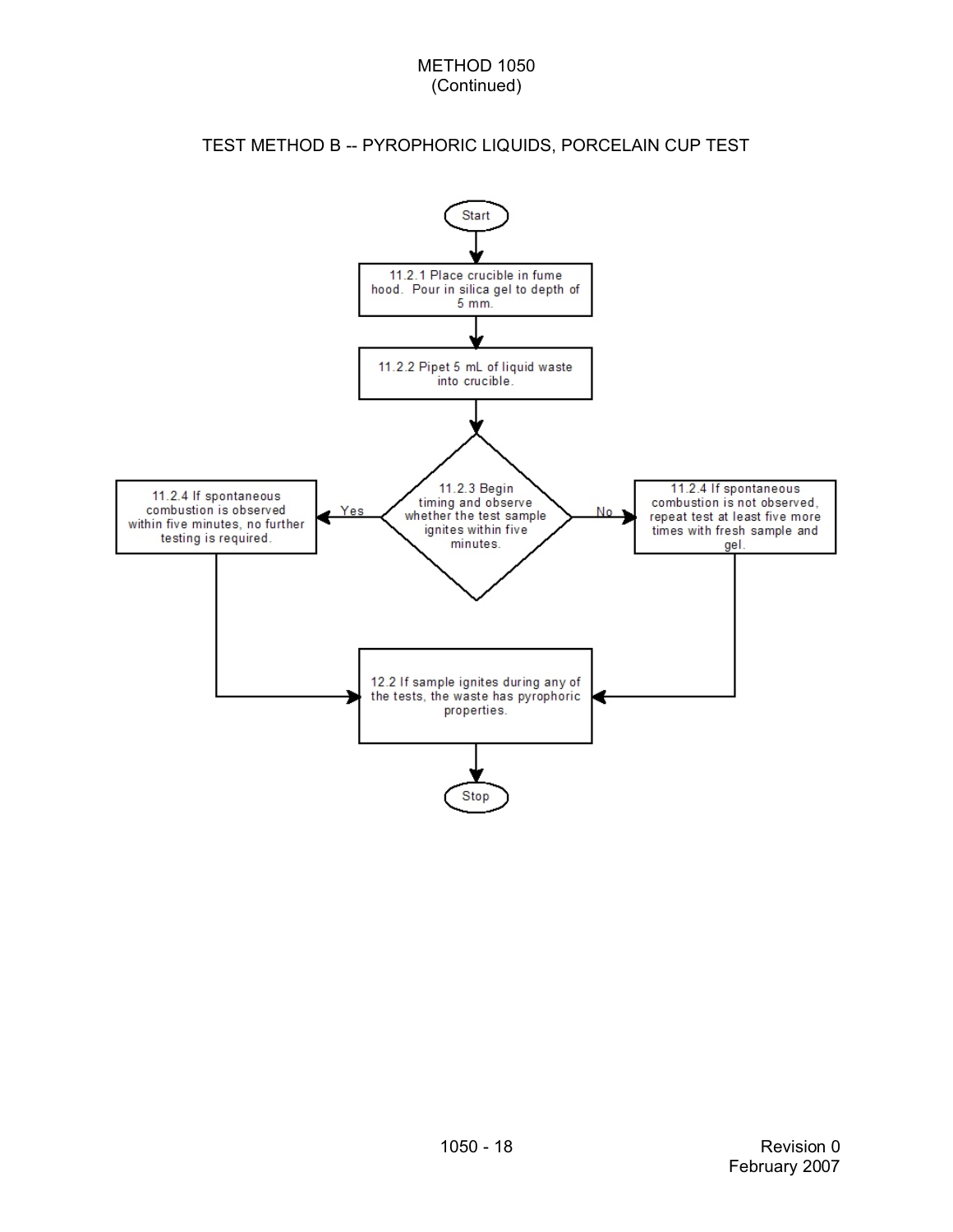# TEST METHOD B -- PYROPHORIC LIQUIDS, FILTER PAPER TEST